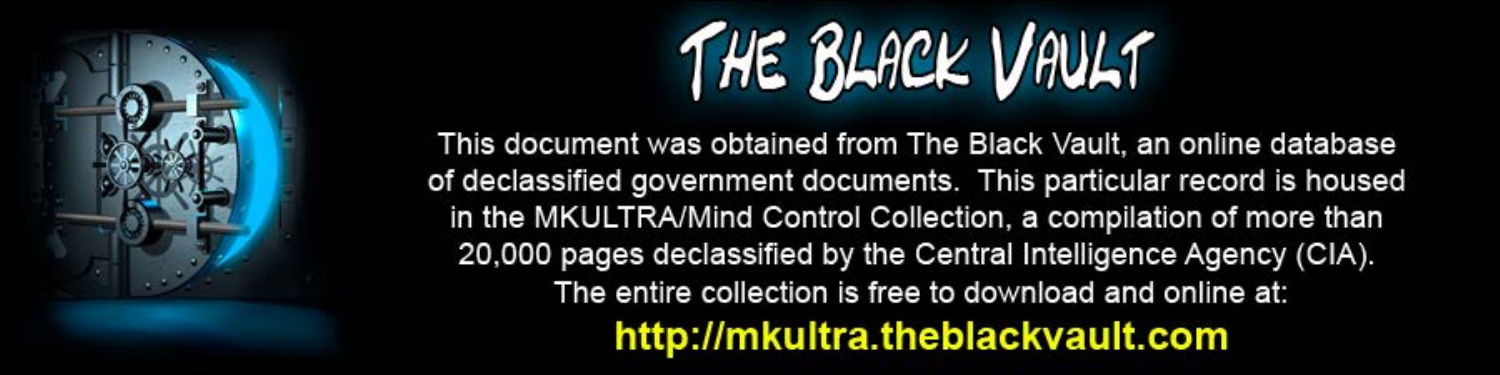a serikal sie t  $\mathcal{A}$ February 18, 1970 OF & COPIES  $COPY = 2$ **Dear** Enclosed are five copies of the third quarterly progress report for the present contract, and covers the interval from October 1, 1969 to December 31, 1969. The report includes a statement of expenditure of funds and completion of the assigned task.

Please let us know if there are any questions or comments as to its contents.

 $2 \gamma_{\rm eff}$ 

Sincerely' yours,



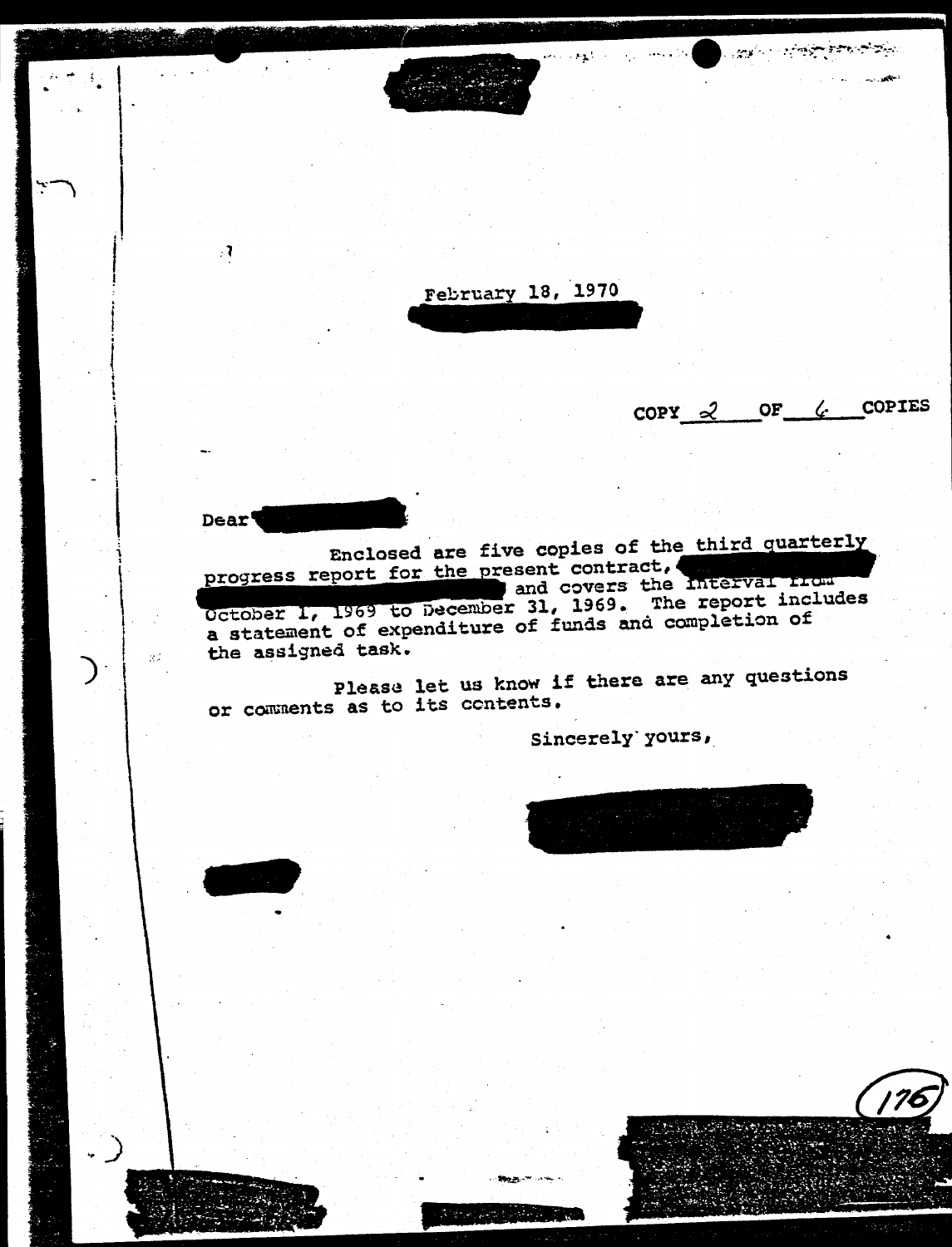$COPY_2Q_0F_6CC$ 

## THIRD QUARTERLY REPORT

# ABSTRACT

Areas of activity during the third quarter are listed *in*  this paragraph and elaborated below. Progress continued on an accelerated level on the basic toxicity and behavioral screening programs, and additionally included cardiovascular pharmacodynamic testing of a group of compounds and isolation and testing of extracts of several oriental plant products. A total of 53 compounds were received for screening during this time interval. In addition, a natural products chemist began work on preparation of extracts of oriental plants reportedly of medicinal value according to Chinese folklore. Several of<br>these plant extracts have been tested for biological activity and toxicity *in* mice; work has proceeded to the point of separation of several active fractions. The visual discrimination apparatus has been received from and assembled. · To date 61 per cent of the funds have been expended and 61 per cent of the task completed.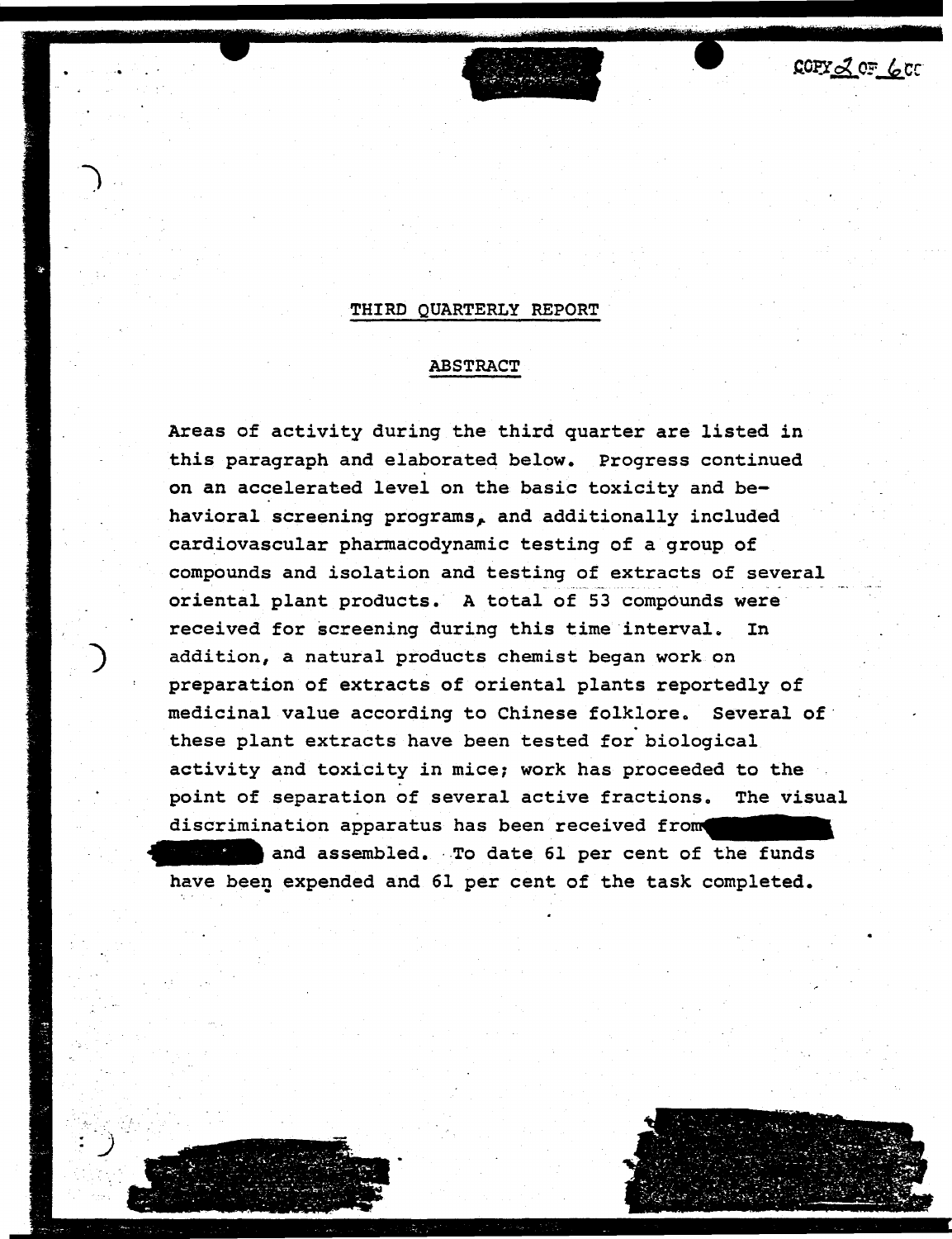### PRIMARY SCREENING

·-.)

During the current reporting period, 36 compounds were tested in mice by the acute toxicity screen and locomotor activity tests. Practically all of these compounds showed a suitable minimum safety ratio between the  $LD_{50}$  and MED<sub>50</sub> to warrant further testing. Five compounds showed outstanding safety ratios. (1000 or greater). These were

- 2 -

and **In** In addition, 10 compounds showed ratios between 100 and 1000. However, all compounds were tested in cats at a dose (mg/kg) 1/10 the mouse  $LD_{50}$  level, for the effect on physical, neurological, and behavioral status. Ten of these compounds showed significant activity.

#### SECONDARY AND ADVANCED BEHAVIORAL SCREENING

Thirty-four compounds were evaluated in hooded rats by the motivation and sequential response behavioral tests. The dosage (mg/kg) administered was  $1/20$  the mouse  $LD_{50}$ , or lower if overt toxic signs were evident in preliminary test rats. In both the motivation and the SRBA tests a number of compounds showed some psychopharmacologic activity, as evidenced by an increase or decrease in start or run speeds or a decrease in the number of rewards and an increase in the percentage of errors. For further evaluation, test compounds were administered to monkeys, and the physical, neurological, and behavioral effects, including changes in shuttle order behavior in the shuttle box test, were determined. This is further described in detail in a separate section below. Sixteen compounds were studied in monkeys.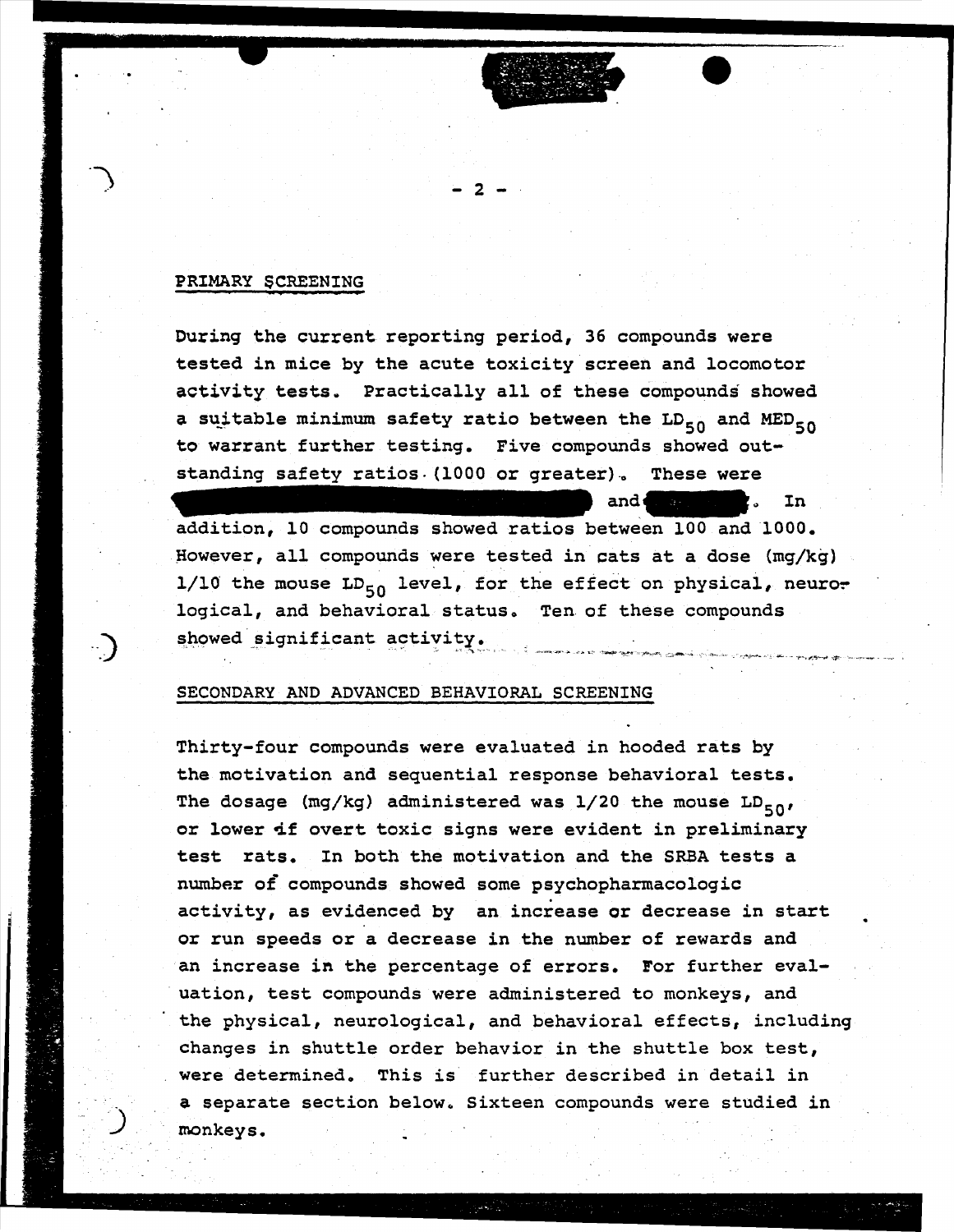## PHARMACODYNAMIC SCREENING

Pharmacodynamic screening was calried out on 18 compounds in anesthetized cats. The protocol for the procedure and the results obtained are described below.

# Pharmacodynamic Screening in Anesthetized Cats

Compounds were screened for pharmacodynamic activity in cats anesthetized with  $\alpha$ -chloralose (80 mg/kg, i.p.). Arterial blood pressure, heart rate, respiratory movements, and EKG's were recorded on an E and M Physiograph. Effects on responses to the administration

and to vagal stimulation and to carotid artery occlusion were measured. Challenging drugs were usually administered at five minute intervals or after arterial pressure had returned to the control level. All injections were made via polyethylene cannuls inserted into the femoral vein.

Each compound was usually tested in one animal. The initial dose was either 0.3 or 1.0 mg/kg. Subsequent doses were increased or decreased by one-half of a logarithmic interval, depending on whether a response was elicited.

The results of these experiments are summarized in the Appendix. Intrinsic activity was observed with 15 of the 18 compounds tested. One compound, we caused an increase in blood pressure and 12 compounds caused decreased blood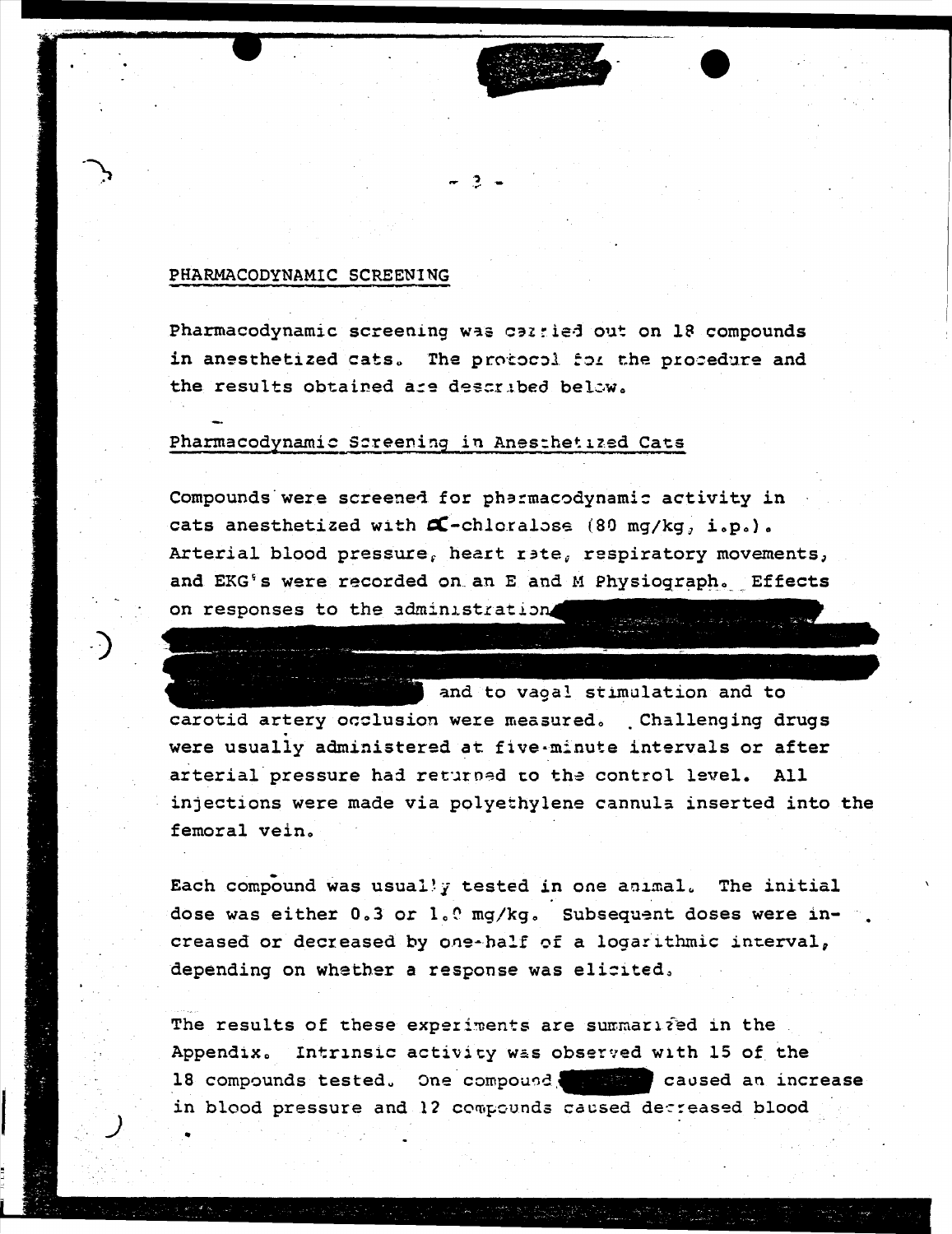pressure. The duration of each of the blood pressure changes was less than five minutes. EKG voltage increases were observed after siministration of None of the compounds affected the responses to any of the challenging drugs or protedures.

# BEHAVIORAL TESTING OF SQUIRREL MONKEYS

Certain personnel additions, procedural implementations, and equipment modifications were instituted to facilitate the operation of the squirrel monkey testing program.

Personnel Additions - A behavioral scientist was added to the staff and assigned to the squirrel monkey testing procedure.

Equipment Modiffrations what additions to increase them efficiency of the testing procedures and to insure the validity of results obtained are listed below:

- The testing area containing the shuttle box was isolated  $a<sub>1</sub>$ from the data-recording area and the investigator by a booth made of sheets of opaque black plastic. Both the investigator's and testing areas were then similarly separated from the general room environment. Thus, the room lights could remain lit during testing procedures so that the untreated moakeys would be exposed to a normal light-dark cycle.
- b. A one-way mitror was placed between the area of the investigator and that of the test subject, so that the monkeys performed their tasks while being visually isolated from the influence of the investigator or general room movement, but fully, observed by the investigator.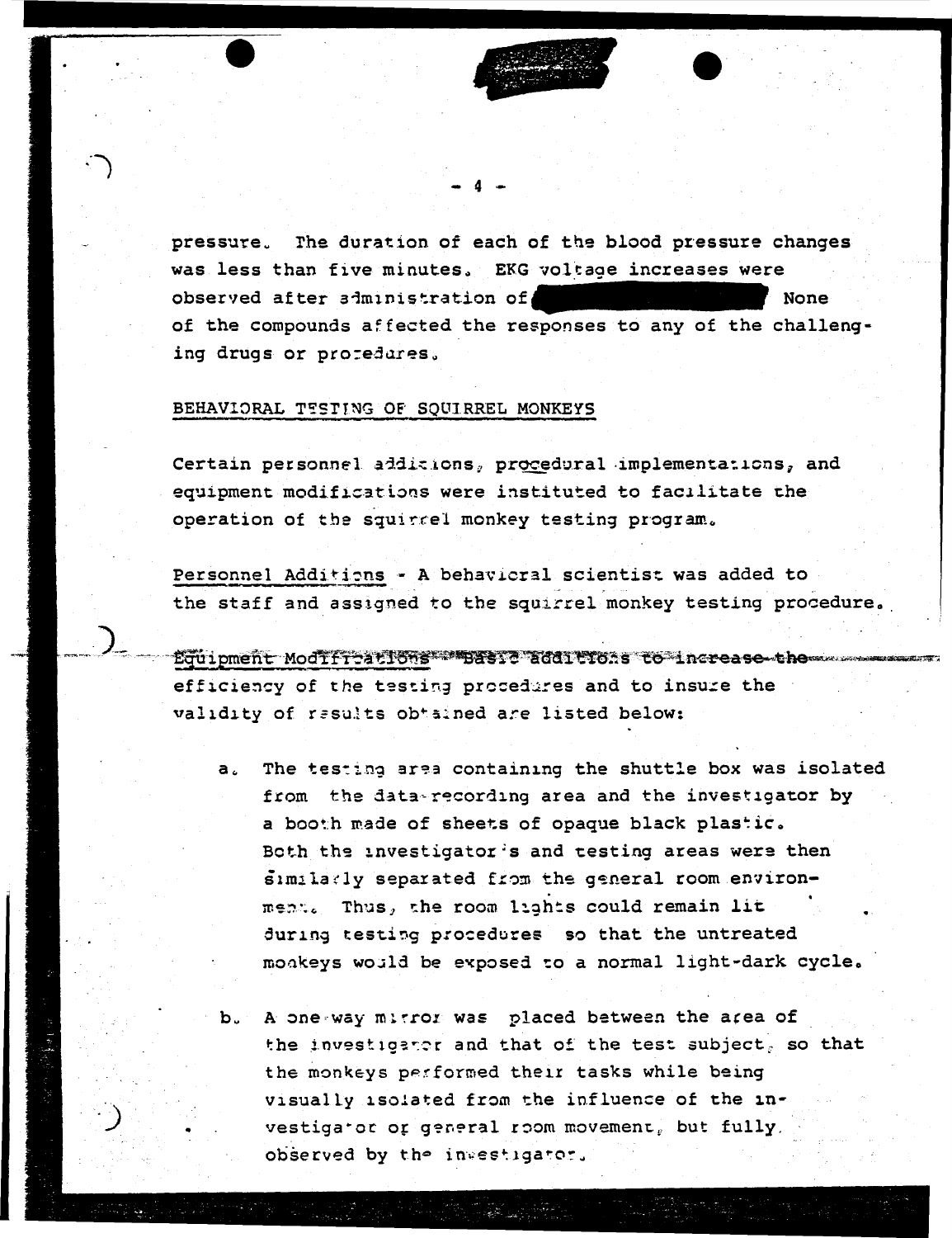c. General fluorescent lighting was placed in the area of the shuttle apparatus to provide an overall illuminance so the monkeys could readily see the visual cues and the investigator could easily determine the monkeys' identification and behavior patterns.

 $5 -$ 

d. A mechanical door closing system for the shuttle boxes was added so that the entire testing operation, after the monkey was placed in the shuttle box, remained visually isolated from the monkeys. This further reduced intra-test disturbances and variability.

The above modifications were designed to isolate as much as possible the test animal from any distracting situations, both visual and auditory. This is essential for the propagation of motivational data and response consistency.

e. A styrofoam weighing cage and a plexiglass injection tube were constructed to reduce mechanical injuries due to handling, contact, and infection from abrasion.

Procedural Changes - Certain changes were made to maximize the data presently obtained and to provide for an increase in data in the future.

a. Scheduled training sessions were initiated. These will continue until the projected full complement of trained monkey groups is attained. At present, one shuttle group of three monkeys trained to both a positive and negative

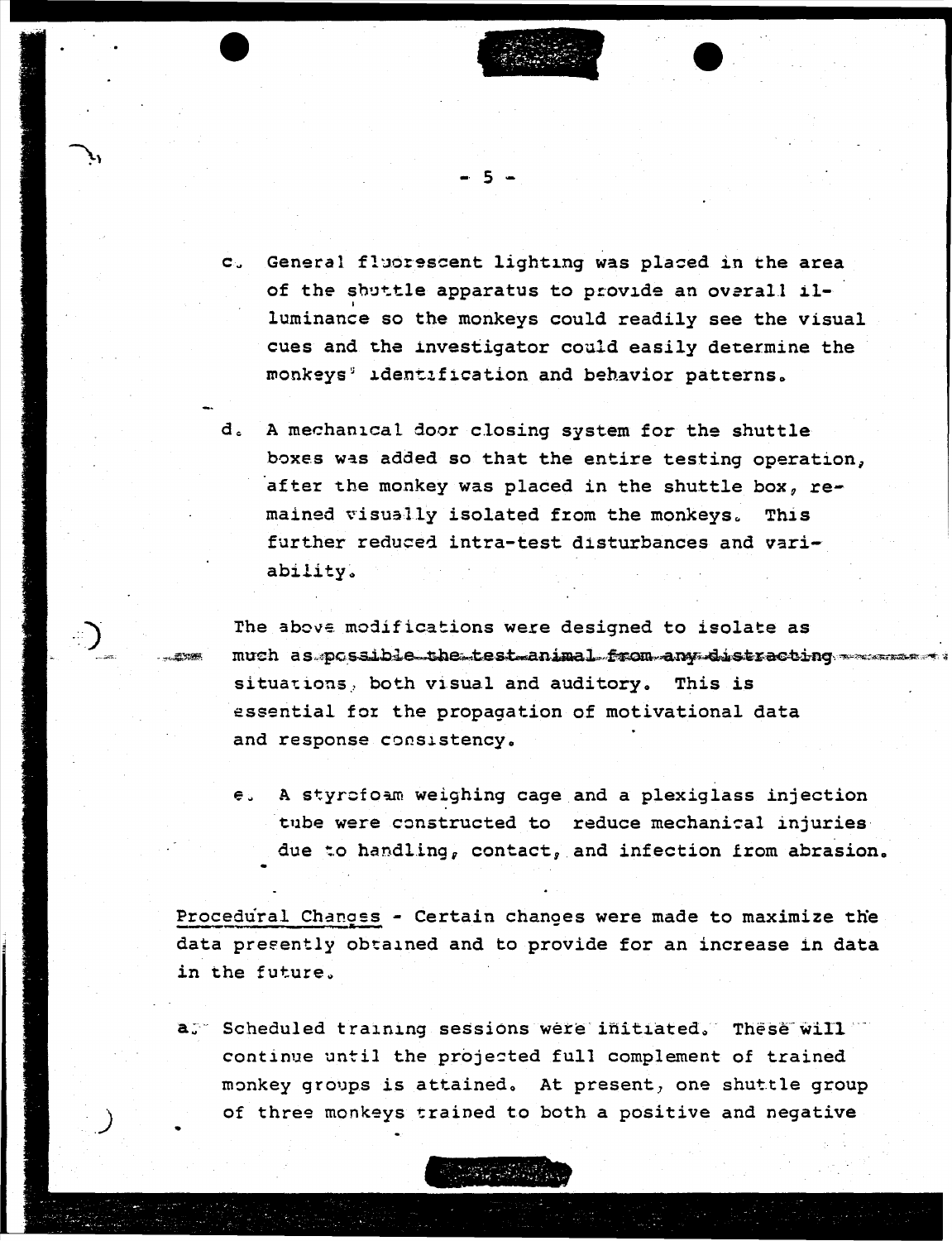reinforcement schedule and one group of three trained to a negative regime are available for group shuttle testing. In addition, seven males, which can be trained on a positive reinforcement schedule to replace any established monkeys or which can be used for the visual discrimination testing<br>program, are in the colony.

•

- b. Seven female squirrel monkeys were purchased and conditioned to the shuttle box apparatus. These are used daily to determine a dosage level of test compound (mg/kg) which produces minimal behavioral effects and can thus be applied in a shuttle operation. These monkeys are important in the detection of behavioral effects, observed in the shuttle apparatus or in the home cage, caused by varying drug dosage levels.. The procedure on individuals includes the observation of many behavior patterns and motivationaf states and gives much infor- assess mation about a specific drug effect which may be present.
	- . (l.) Observational Procedure and Criteria. The individual is observed and subjected to the stimuli presentations every five minutes in the shuttle box for a 30 minute control period-prior to dosing. The first dose is injected, and the animal is placed back in the shuttle box and observed for one hour. Subsequent increasing dose levels proceed hourly until the maximum determined dose is reached '(cumulatively). The individual is then observed in its home cage after four hours and after 24 hours. The behavioral activities being cataloged during this procedure are: (1) reactions to observation and handling by the investigator (flight, attack; or passiveness); (2) grasping ability (to bars and manipulanda); (3) feeding behavior (eating or not); (4) reaction to blinking light (fixation, orientation, alert response); (5) reaction to mild shock (immediate jerk, tremor, hop, etc.);

- 6 -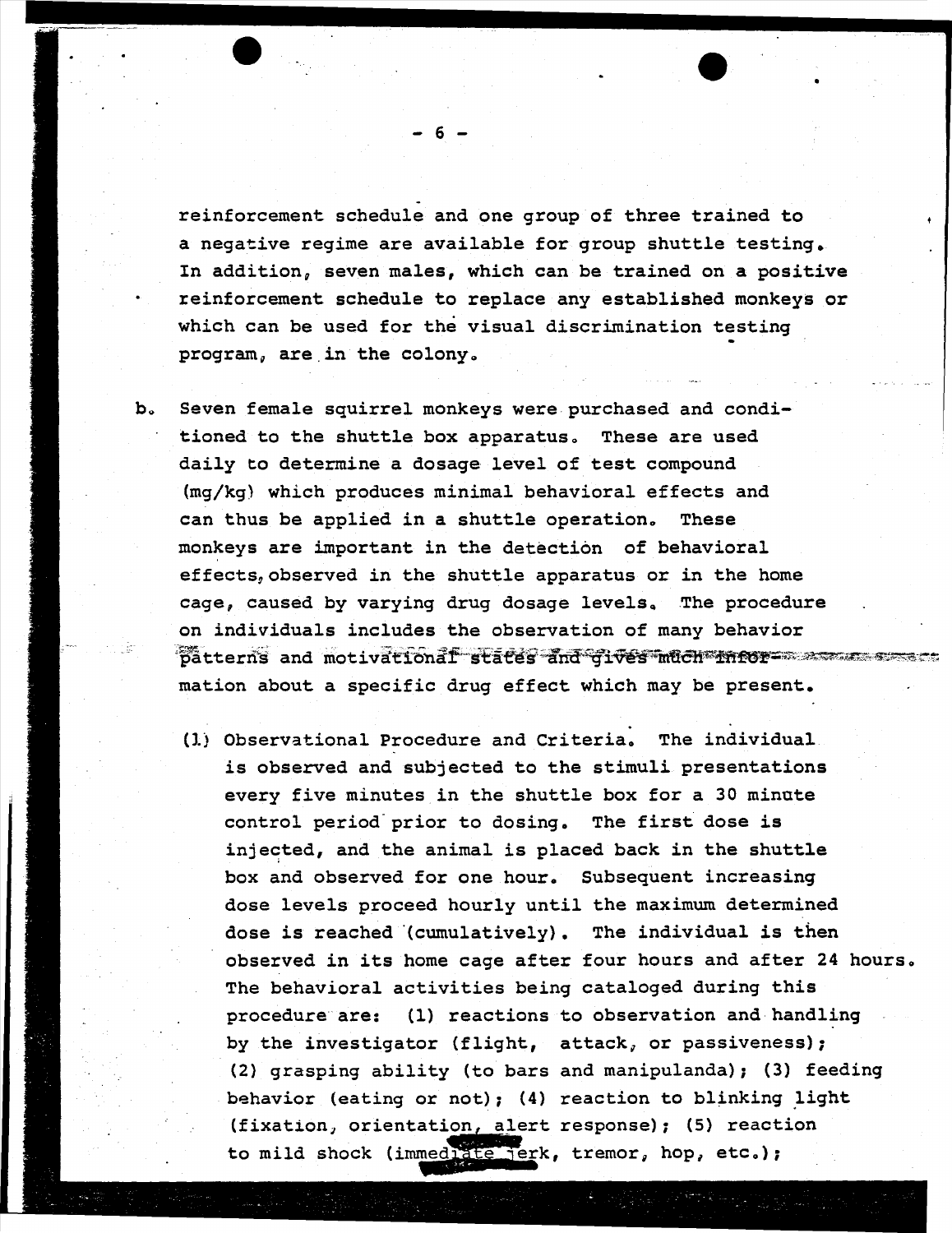(6) reaction to sound of buzzer (alert, orientation, etc.); (7) shuttle response (ability to shuttle after light cue; door open, and shock if. used); (i) level of self-manipulative behavior (grooming, self-inspection, etc.); (9) locomotor coordination, speed, ability (natural, under stimulation and during shuttle); (10) level of general activity; (11) amount of sleep; (12) behavior during crouching (alertness, head orientation responses, eye fixation) a

- 7 -

{2) Ipjection Procedure. All injections of test compounds are given intravenously via a caudal vein. The total dose level is determined by extrapolation using as a base the lower limit of the 95 per cent confidence limits of the  $LD_{50}$  for mice. The dose to monkeys was calculated using the conversion formula of Paget and  $-$ "Barnes<sup>1</sup> which is based on surface area; also by reference to Dr. Elton Homan's equivalent surface area dosage conversion factor card as reported by Freireich<sup>2</sup>. The maximum dose level (mg/kg) administered to a squirrel monkey as extrapolated from the dose to a mouse to yield an equivalent dose based on surface area is determined by multiplying the mouse dose  $(mq/kq)$  by a factor  $(0.45)$ . Aliquots of this total dose are then given in one hour intervals until effects are observed or the extrapolated dose level is reached.

#### REFERENCES

- Paget, G.E., and Barnes, J.M., 1964. Chap. 6, Toxicity Tests in Evaluation of Drug Activities, Pharmacometrics, P .. R .. Laurence and A .. L. Bacharach (edso) •. Vola .1, Aca~emic ····· Press, pp. 135-167.
- 2. Freireich, E.G., et al., 1966. Quantitative Comparison of Toxicity of Anti-cancer Agents in Mouse, Rat, Dog, Monkey, and Man. Cancer Chemotherapy Reports, 50(4), 219-244.

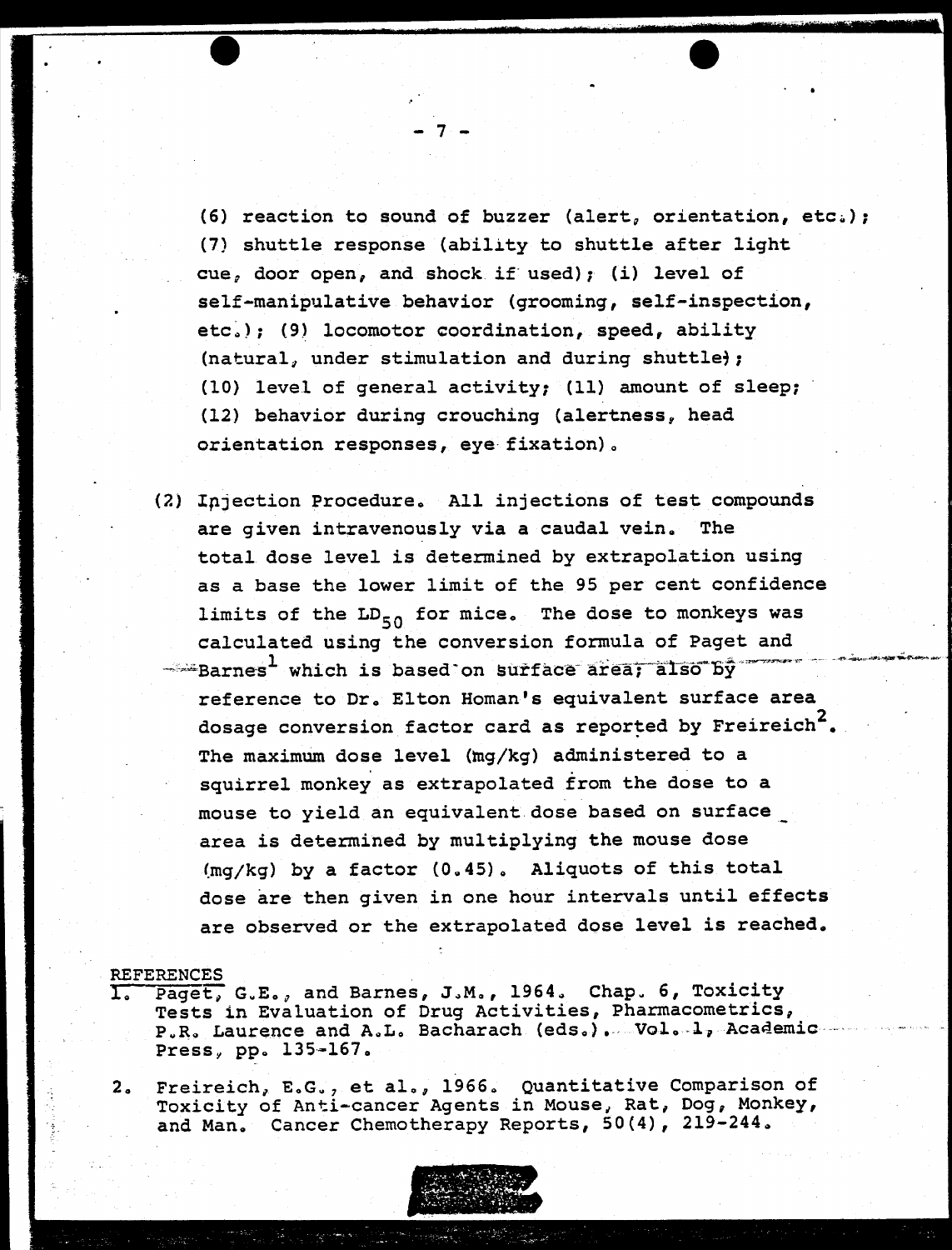#### NATURAL PRODUCTS

Chinese Toxic Compounds: The names of 47 intact plants,  $\mathbf{1}$ roots, tubers, and flowers were selected from a medieval Chinese medical and pharmaceutical reference (Li Shih-Chen, 1551). Botanical names of these plants are as follows:

- $\mathbf{L}$ . Rheum officinale
- $2.$ Phytolacca esculenta
- $3.1$ Peucedanum Japonicum Thunb.

- 8

- 4. Potentille cryptotaemiae maxim
- $5 \cdot$ Euphorbia adenochlora Morr et Dene
- б. Euphorbia sielaldiana morren et Decaisne
- $7.$ Euphorbia heliscopia L.
- $8<sub>o</sub>$ Galarhoeus siebaldianus Hara.
- $9.1$ Semen Euphordiae Lathyris
- $10<sub>1</sub>$ Hyoscyamus agrestis Kitail
- $11.$ Unjitsu (unknown in Western terminology)
- $12<sub>1</sub>$ Richinus communis L.
- $13.$ Orixa japonica Thunb. (Dichroa febrifuga)
- $14.$ Andropogon Sorghum Brat, var, vulgaris Hack
- 15. Veratrum nigrum L.
- $16.$ Leucothoe Grayana Maxim
- $17.$ Aconitum Fischri Reich
- $18<sub>o</sub>$ Tenyuh. (unknown in Western terminology but similar to Aconitum Fischori)
- 19. Aconitum Chinese Sieb. (daughter root)
- Aconitum Chinese Sieb (small root)  $20.$
- $21.$ Aconitum Sinesis
- $22<sub>o</sub>$ Jatropha Janipha
- $23.$ Rhizoma Arisaematis
- 24. Arisaema ringeus Schott var, Sieboldi Engl.
- $25.$ Hydrosme Rivieri Engl.
- $26.$ Pinellia Tuberifera
- $27.$ Polygonum bistorta L.
- $28.$ Podophyllum versipella Hee.
	- 29. Pardanthus sinensis
	- $30<sub>o</sub>$ Iris tectorum Maxim
- $31.$ Hosta Sieboldiana Engl.
- $32.$ Kaempferris Galanga
- $33.$ Zachoso (not in Western terminology) -
	- $34<sub>o</sub>$ Stramonium Datura Alba
- Rhododendron Sinense Sa.  $35.$ 
	- $36.$ Daphne Genkwa S, et. Z.

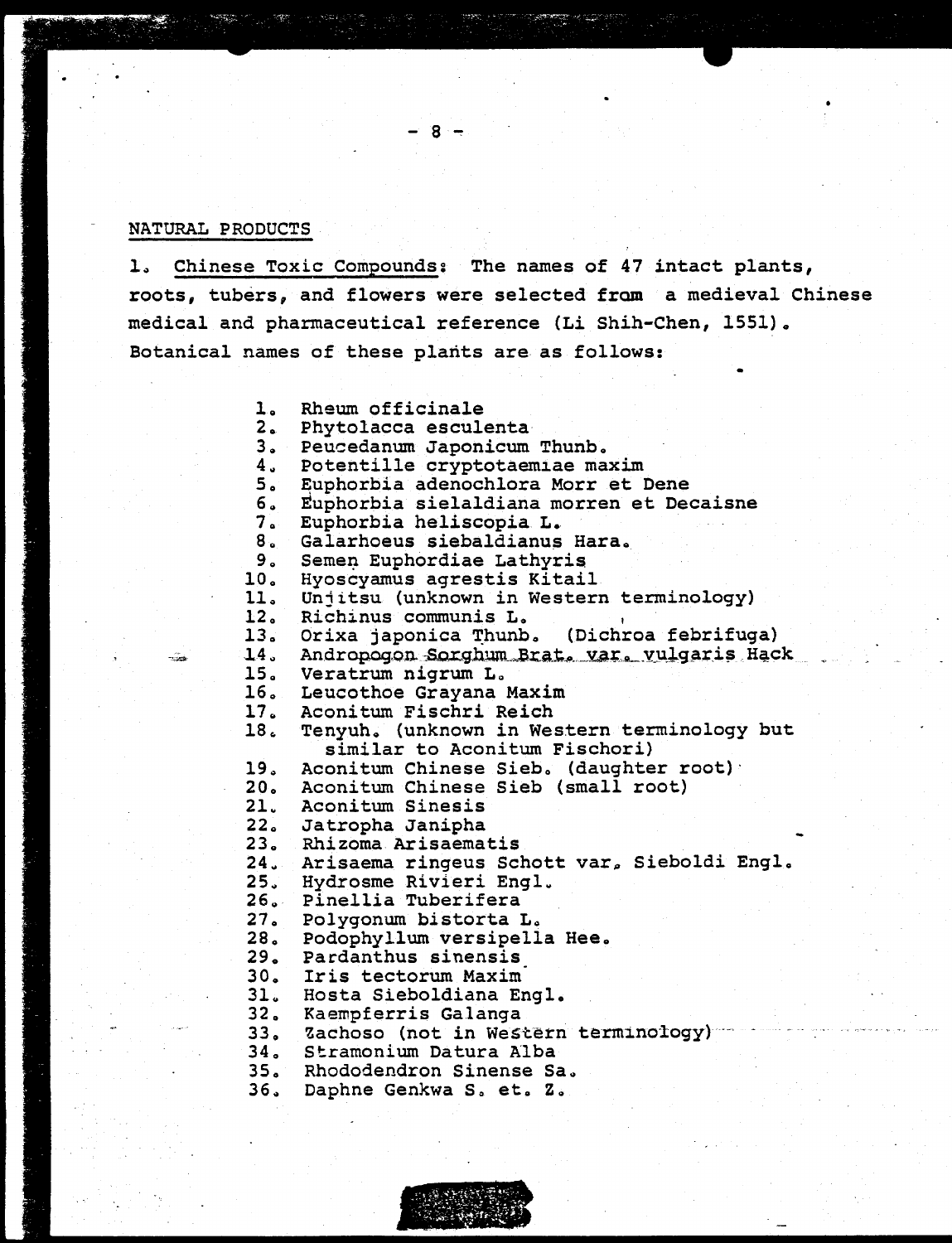$37.$ Wikstroemia Japonica Miq.  $38<sub>o</sub>$ Baddlea Japonica Hemsl. 39. Illicium anisatum L. 40. Shimmia Japonica Thunb.  $41.$ Ranunculus sceleratus L.  $42.$ Ranunculus acer. L. var. Japonicus Maxim.  $43.$ Aconitum Lycoctomum L.  $44.$ Urtica Thunbergiana S. et Z.  $45.$ Gleditschia glauca HK Alocasia Macrorhiza Schott  $46.$ Rhus Toxicodendron L. var. Radicans Miq. 47.

-9

Plants numbered 4, 13, 17, 22, 28, 29, 30, 31, 34, 35, 37, 38, 42, 43, and 44 have been checked by the Natural Product Section of the National Cancer Institute and were negative in anti-tumor tests. However, several fruit-bearing Euphorbia species showed activity against Sarcoma 180, Walker 256, and Lewis lung carcinoma. Several of the active principles are in the process of fractionation, but in only one case was the active agent isolated and this was reported to be tannin. Dichroa fibrifuga root was active against KB cell culture. This plant is being fractionated, but the active agent has not yet been isolated. The rhizome of one species of Arisaema was active aginst Lewis lung carcinoma, but the active compound has not been identified.

Twenty-four species selected from the above list of materials were ordered from a Chinese pharmaceutical distributor,

is encounter-Because the ing some delay in acquisition, these 24 species also have been ordered from other sources in

In addition to the plant materials described above, a Chinese pharmaceutical and extracts of black tea, green tea, and aronia fruit were tested for toxicity in mice.

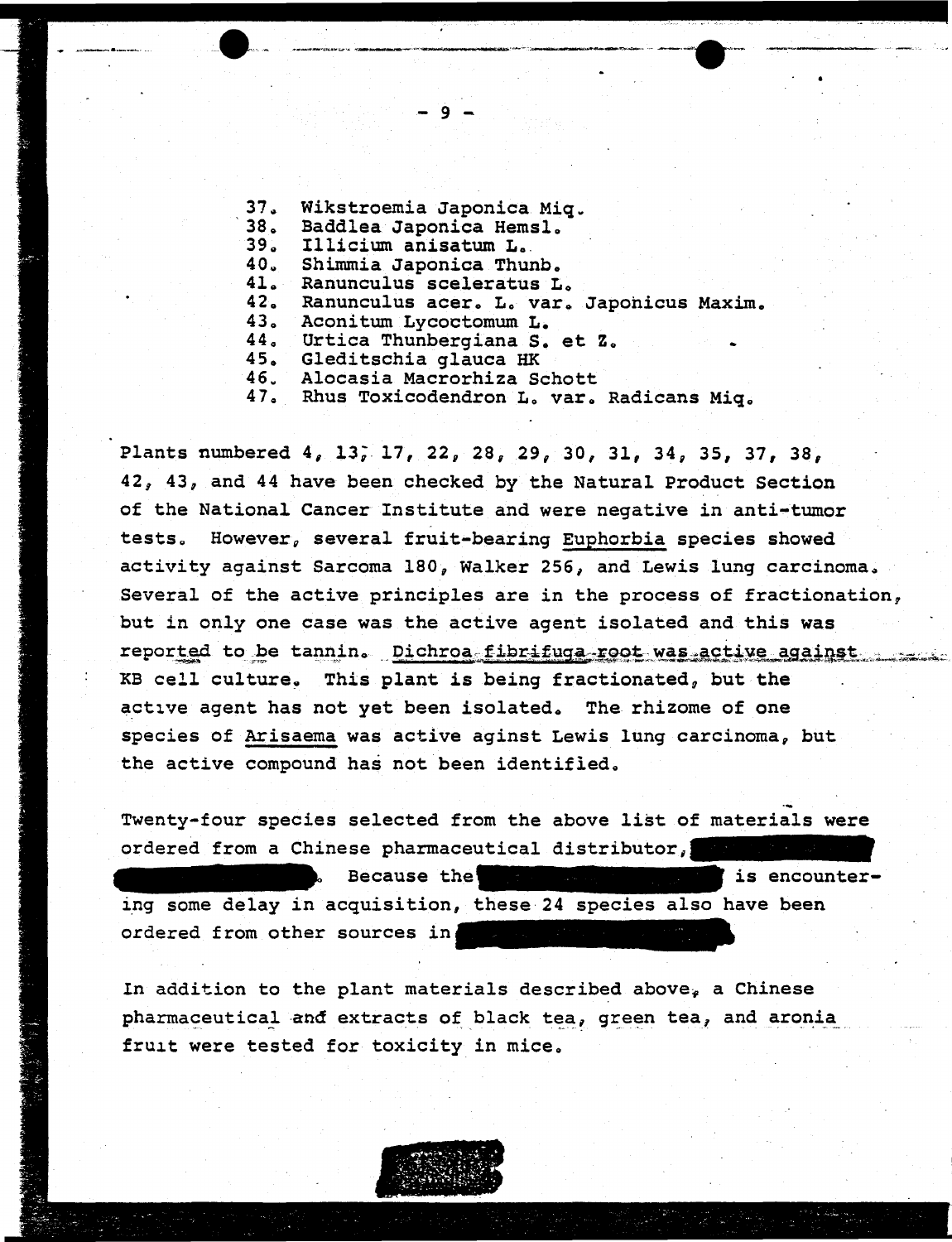Some **a** Chinese pharmaceutical, was

obtained from.

The chemical composition of the material is unknown. Ten milliliters of distilled water was thoroughly mixed with 1.125 grams of this compound, and the material was injected in mice. No effect was observed. In the appended computer printout tables, this material is reported as No. 300000.

- 10 -

The tea extracts showed some activity in mice; however, it is likely that the effects of caffeine masked any pharmacologic action by other ingredients. The tea extracts are designated in the appended computer printout as follows:

Extracts of green tea: Nos. 110000, 120000, and 130000 Extracts of black tea: Nos. 140000 and 150000.  $\sim$  $\label{eq:3} \underbrace{\hspace{2.5cm}}_{\text{max}} \underbrace{\hspace{2.5cm}}_{\text{max}} \text{, } \text{for} \hspace{2.5cm} \text{and} \hspace{2.5cm} \underbrace{\hspace{2.5cm}}_{\text{max}} \underbrace{\hspace{2.5cm}}_{\text{max}} \underbrace{\hspace{2.5cm}}_{\text{max}} \underbrace{\hspace{2.5cm}}_{\text{max}} \underbrace{\hspace{2.5cm}}_{\text{max}} \underbrace{\hspace{2.5cm}}_{\text{max}} \underbrace{\hspace{2.5cm}}_{\text{max}}$ .<br>Protection in the contract content of the content of the content of the content of the content of the content

estavarminis

<u> 1980 - Martin Carl andren bergu</u>e

Fruits of the aronia plant (Malus Halliana Kochne) were harvested during the winter from trees located

after all the leaves had faller and only brownish red fruits remained. The fruits were immediately frozen and stored at -15° with dry ice in a styrofoam cabinet. Frozen fruits (32.51 grams) were blended first and then homogenated with an electric blender for 10 minutes and extracted twice with 100 milliliters of distilled water by stirring under nitrogen for two hours at room temperature. The filtrates were combined and concentrated to dryness using a freeze-drying procedure. The residue of the filtrate was reextracted twice with 100 per cent acetone {100 milliliters) • The acetone extracts were combined and evaporated to dryness under a vacuum.



•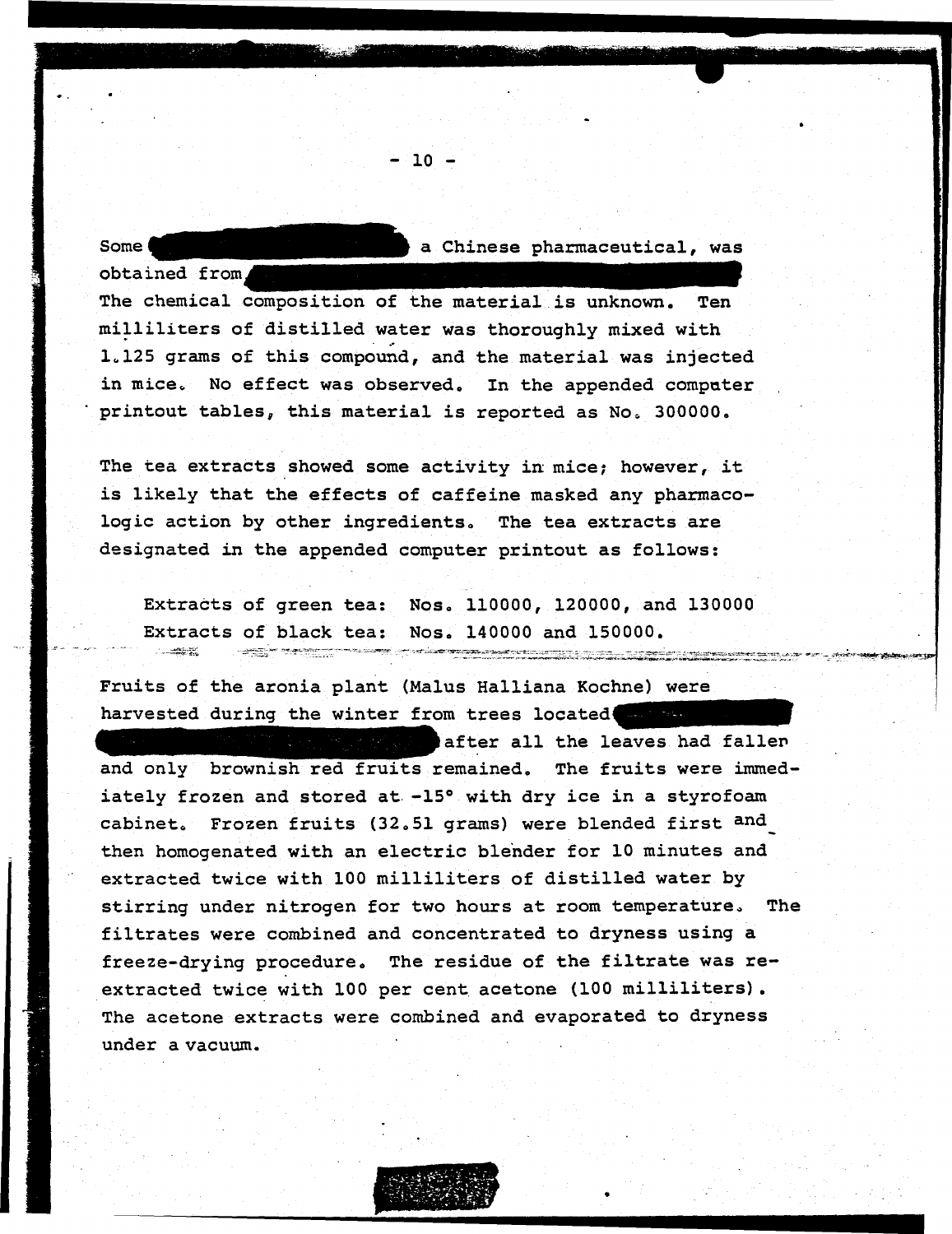The residues from the water extract fraction and the acetone extract fraction were each made up to a volume of 32 milliliters with distilled water. Each milliliter contained the extractable material equivalent to one gram of freshly weighed fruit. Aliquots (40 ml/kg, 16 ml/kg, and 5 ml/kg) of these solutions were injected intravenously in Dublin (DUB/ICR strain) albino mice via a tail vein. The effects of the injections are presented in the computer assembled tables (fraction numbers  $220000 -$  acetone,  $210000 -$  water) and show that an active compound was soluble in acetone. The mice died during, or immediately after intravenous injection of a dose of 16 ml/kg of the acetone fraction.

The previous experiments showed that at least one toxic compound was distributed in the acetone fraction, so the compound(s) was (were) further separated and purified with a series of organic solvents since the appearance of the acetone soluble material(s) in a particular solvent fraction would provide information concerning the polarity and chemical properties of the compound(s).

Another quantity (61.23 grams) of fruits was blended with an electric blender and extracted twice with 200-milliliter aliquots of n-hexane (dielectric constant 1.9), chloroform (4.8), diethyl ether  $(4.3)$ , acetone  $(20.7)$ , ethyl alcohol  $(24.3)$ , and distilled water (78.5). The extractions were carried out at room temperature. Insoluble material was filtered from the extraction fractions using Whatman No. 1 paper.

| Fraction        | Weight | Per Cent of<br>Weight<br>Fresh | Biological<br>Activity |  |  |
|-----------------|--------|--------------------------------|------------------------|--|--|
| n-hexane        | 0.322  | 0.52                           |                        |  |  |
| chloroform      | 0.521  | 0.85                           |                        |  |  |
| ethyl ether     | 1.157  | 1,88                           |                        |  |  |
| acetone-1       | 0.456  | 0.74                           |                        |  |  |
| acetone-2       | 5,668  | 9.80                           | $+ + +$                |  |  |
| ethyl alcohol   | 2,0917 | 3.41                           |                        |  |  |
| distilled water | 1.331  | 2.17                           |                        |  |  |



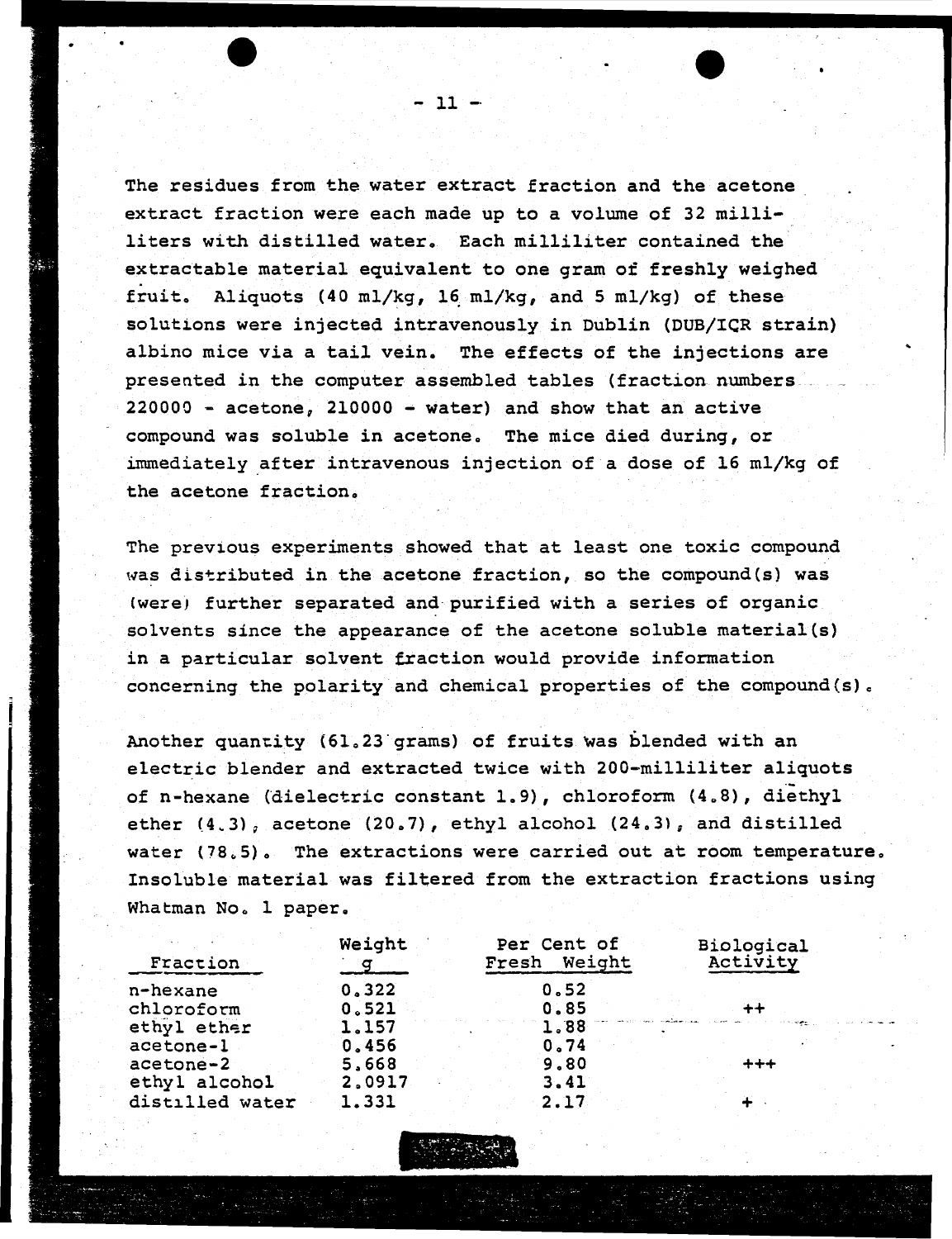As shown above, at least two active compounds were extracted from the aronia fruits. The designations "acetone-1" and "acetone-2" indicate different steps of fractionation; the residue following the diethyl ether extraction was extracted twice with 200 milliliters of 100 per cent actone. The acetone extracts were filtered and the filtrate was evaporated to dryness. The sap of the fruit is miscible in acetone, and therefore it was possible to extract a polar compound in the acetone. The residue was taken once completely to dryness in a desiccator and then re-extracted with acetone (acetone-1). The residue of the acetone extract was freely soluble in water (acetone 2).

One-tenth aliquots of each of the residues from each extract were dissolved in 6.2 milliliters of distilled water from which portions (40 ml/kg, 16 ml/kg, or 5 ml/kg) were injected in  $-$  mice. Nonpolar solvent extract fractions were suspended in -0.5 per cent methylcellulose and injected in the same volume as the polar fractions. The nonpolar fractions were n-hexane, chloroform, diethyl ether, and acetone-1. The water fraction contained an active compound which resembles the active compound 1n the acetone-2 fraction. The results of biological testing are shown in the appended computer prinout tables. The acetone-2 extract is.No. 214200 and the water extract is No. 21600.

At least two biologically active compounds were separated from the aronia fruits by the described procedures. One is nonpolar and the other is a polar compound. No difference in biological activity was observed after the pH of the extracts was adjusted



 $-12 -$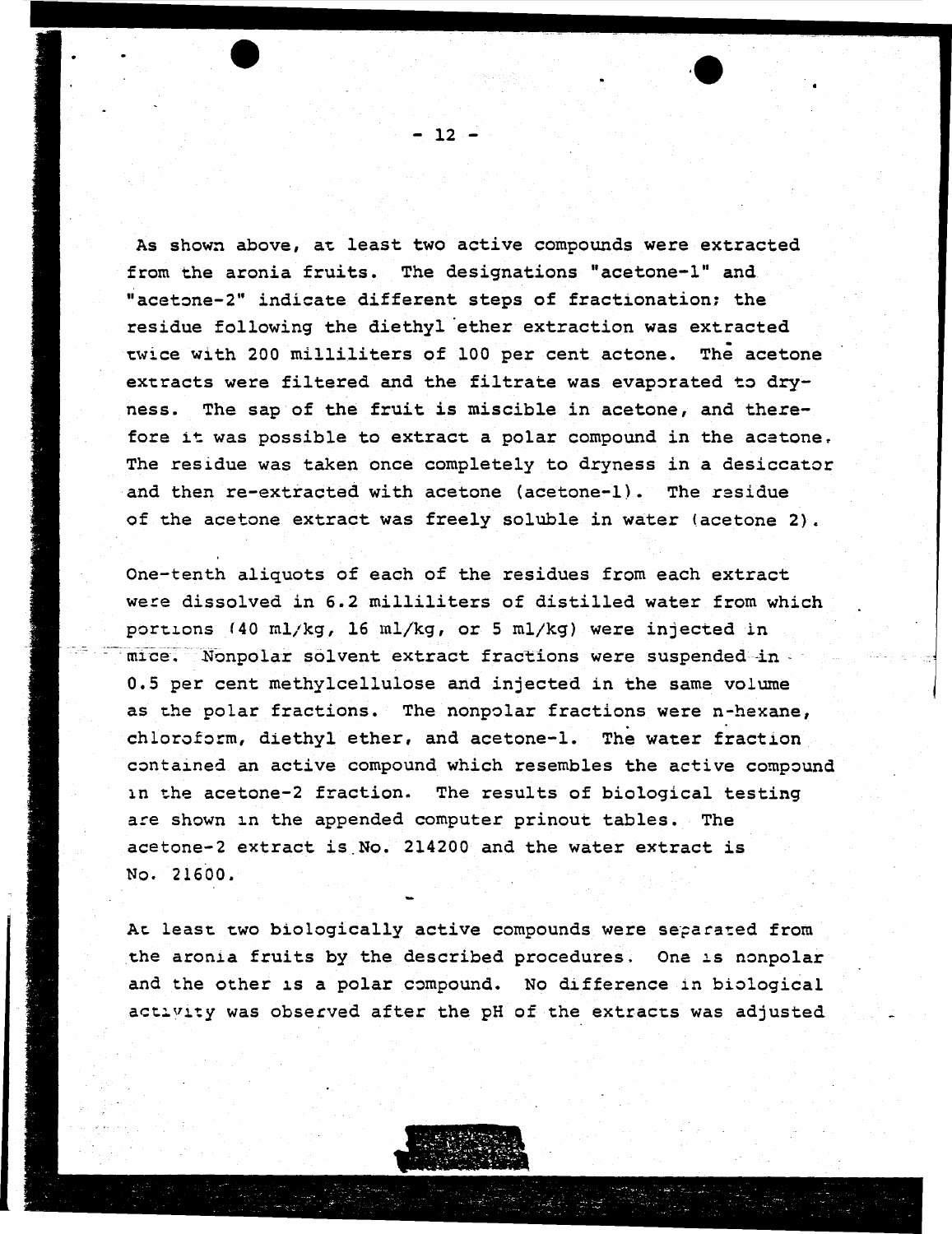with sodium hydroxide to 6.8 from 2.5 - 3.0 in the acetone, ethyl alcohol, or water fractions.

The active compound in the acetone-2 fraction was purified further. Four hundred sixty-nine milligrams of the acetone-2 fraction residue was dissolved in 0.5 milliliter of distilled water. The water solution was streaked onto six TLC plates, which were Brinkman precoated and had a 0.25 mm thickness of Silica Gel-G containing CaSO, as a binder. The TLC plates were developed at room temperature with an ethanol (96 per cent): water: ammonia solution (23 per cent), 100:12:16 v/v, solvent system (Braum and Genneu, 1962), J. Chromatg. 7, 56). Chromatographic separation continued for eight hours.

The plate was divided into 10 parts on the basis of Rf values. Each part was scraped off with a spatula and suspended in distilled water. The water extracts were lyophilized and the residue was dissolved in 3.1 milliliters (two times concentrated solution of 6.2 milliliters\*) from which portions were used in the bioassay.

| Fraction<br>No.1 |              | Weight of Material<br>With Binder |  | Weight<br>of Binder  | Biological<br>Activity |       |  |
|------------------|--------------|-----------------------------------|--|----------------------|------------------------|-------|--|
|                  |              | 167.1<br>132.2<br>126.0           |  | 29.8<br>29.8<br>29.8 |                        |       |  |
|                  |              | 79.7<br>47.2<br>45.8              |  | 29.8<br>29.8<br>29.8 |                        | $+ +$ |  |
| 8<br>9<br>10     |              | 45.4<br>48.8<br>47.6              |  | 29.8<br>29.8<br>29.8 |                        |       |  |
| - 1              | <b>TOTAL</b> | 45.0<br>784.8                     |  | 29.8<br>298.0        |                        |       |  |

# The Separation of Active Compound of Acetone-2 Fraction Using Thin-Layer Chromatography

 $-13 -$